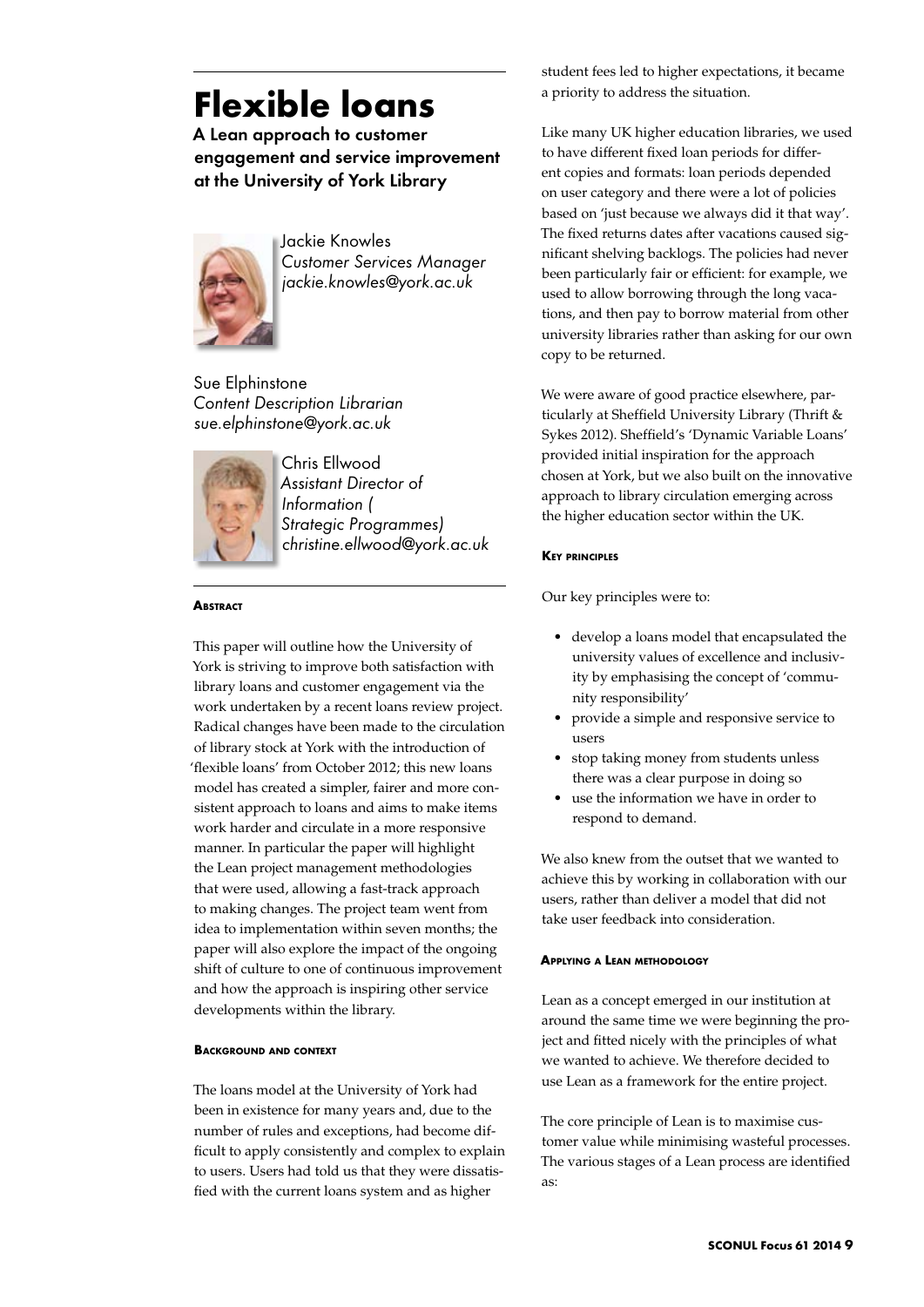- • project identification
- • scoping to ensure goals are identified and the right people are involved
- • planning
- • testing
- review and redesign
- implementation
- feedback
- continuous review.

## **The process at York**

We set up a loans review project team, which included thirteen library staff ranging from library assistants to an assistant director and from all sections of the library. The team was supported by the University Strategic Systems Programme Manager who advised on the Lean methodology, as this was a new approach to running projects internally.

We encouraged creative thinking and engagement from the start. Our initial proposition was that users could borrow as much as they liked for as long as they liked and our objective was to get as close to this as outcome as possible. This helped staff think differently and come up with all sorts of new ideas, which in turn created enthusiasm and engagement.

We also created and shared a lot of circulation metrics to provide evidence of the current situation. Project team members reviewed these and we produced new data in response to their requests.

The formal project began with a two-day blitz in March 2012; this was an intensive brainstorming meeting during which the team analysed the circulation metrics and scoped current practices. We also considered different stakeholder perspectives and debated a wide range of possibilities. As a result we had the draft of a radical new loans model within 48 hours.

After the two-day session, momentum was maintained through weekly action-based meetings and a range of other activities:

- • set-up subgroups to explore specific issues in depth and carry out process reviews
- • consulted users and refined the model
- tested our systems
- used metrics to inform everything
- created simple headline messages used in all communications (internal and external).

Throughout the process we were boiling down our thinking to the key elements of what we wanted to do and how to keep things simple so that they could be explained to users. The communications work was crucial to the success of the project.

#### **Flexible loans explained**

The key elements of the flexible loans model are:

- • four-week loans for all items regardless of format and for all borrowers throughout the year unless items are requested
- no fines are payable on any items unless they have been requested by someone else and are not returned on time
- • the length of a loan adjusts automatically depending on the circumstances of the borrower (full-time or part-time attendance on campus) and depends on demand: requested items are issued for less time
- fast-track acquisition of items in demand
- a transparent fines exceptions policy
- a proactive approach to customer engagement actively encouraging borrowers to communicate with the library.

#### **Consultation and feedback**

The flexible loans model evolved as we worked. New ideas sprang up from staff, including from those not in the core project team. We also carried out a lot of consultation with users, much of it designed to get quick responses so that we could make changes before and during implementation.

Our consultation included:

- grab and go surveys on specific issues (the new library café helped with these!)
- online survey
- • drop-in sessions for different user groups
- targeted liaison with student representatives
- • briefings at department Boards of Studies and other meetings
- • close consultation with York Students Union and Graduate Students Association
- consultation with our own staff.

An important example of how we revised the model before implementation was the level of fine charged for overdue requested items. We initially proposed £5 a day; student feedback led to a reduction to £2 a day. The benefits of this process included: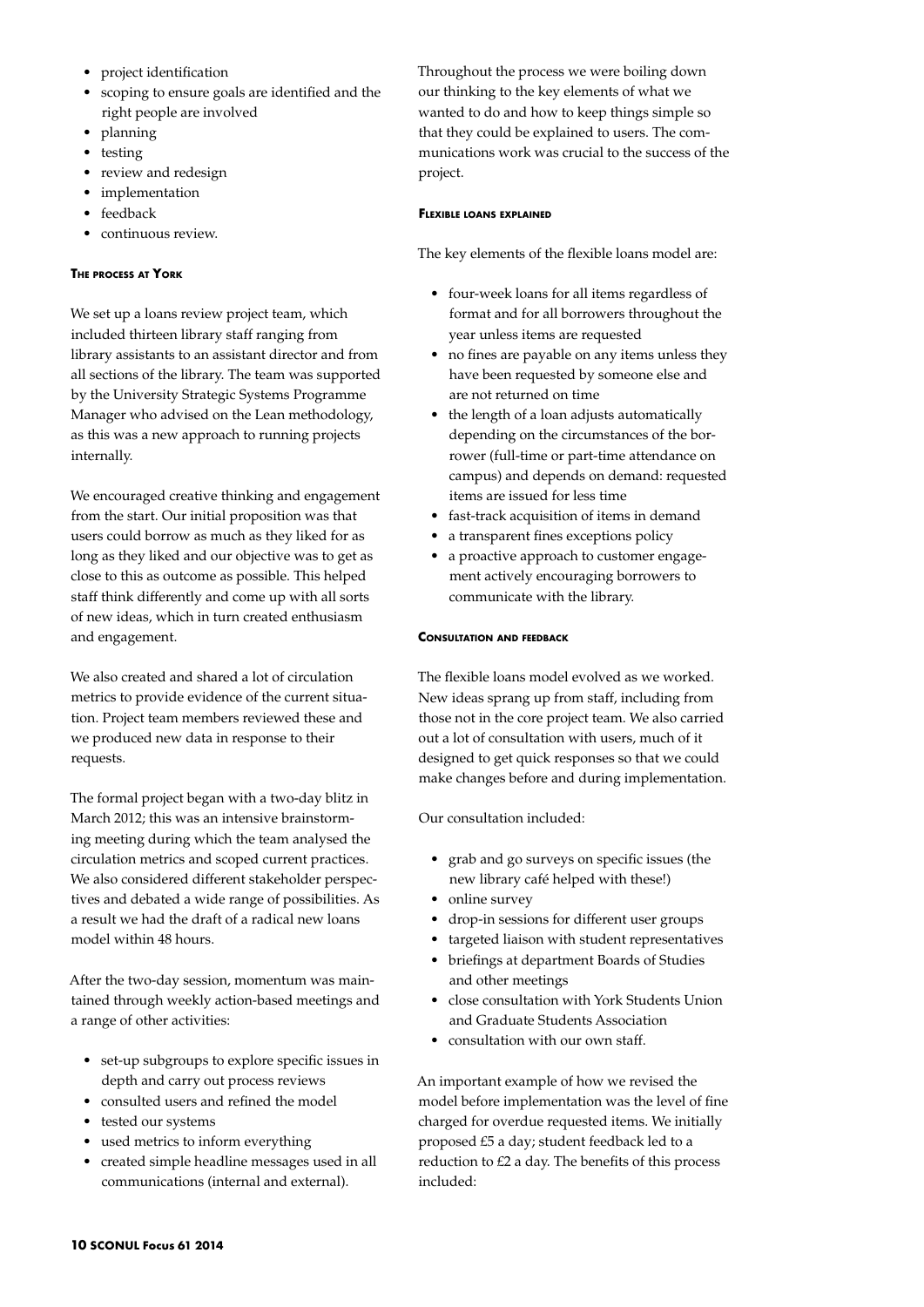- the initially higher fine provoked a response, leading to engagement with the process from users
- students were able to claim a moral victory
- the library was seen as responsive, which facilitated later discussions; we had faceto-face meetings wherever possible, which enabled us to explain our thinking while demonstrating that we had an open mind.

## **E**THOS

Another important element that helped us with communication and persuasion was the ethos that we developed.

The key points which we always came back to were:

- positive
- pro-active
- personalised
- simple
- • clear
- consistent.

We continue to return to these points when developing other new policies and services and in our interactions with users.

#### **Measuring success and gathering feedback**

Flexible loans has contributed to a picture of overall improvement in the perception of library services at the University of York. National Student Survey (NSS) scores have increased from 74% in 2011 to 82% in 2012 and 87% in 2013. In addition our LibQUAL+ survey results have also seen an upward trend in satisfaction.



*Fig 1 LibQual scores*

It is also worth noting that we have seen some significant improvement in NSS scores from students in departments where satisfaction with the library has bumped along at a low level for many years. The following example demonstrates the difference that can result from engaging with users: we received consistent negative feedback from one humanities department (staff and students) before and after implementation of flexible loans; we spent a lot of time responding by email and face to face, engaging in wider discussions and developing other initiatives. This effort has been rewarded with the library satisfaction score for this department rising from 70% in 2012 to 90% in 2013.

In addition to monitoring the top-level measures of success we have carefully analysed and responded to a wide range of specific feedback since the introduction of the new model. For example,

'*changes to the loan system are wonderful, a huge improvement*'.

Common negative themes included some embedded issues such as the status of academic staff and questions surrounding our motivations for making changes.

'*… it would be a good idea … to ensure that the library's policies towards academic staff reflect their status as professionals…*'

'*I believe that the main objective of this new policy is to raise funds from the student and staff fines – which I view as unacceptable.*'

Our flexible loans model relied on creating a 'community spirit', but some of the negative feedback we received missed this point.

'*… academic staff do not have time, during term, to go to the library at short notice. The library is poorly located. It's a 10–15 minute return walk…' '… which I believe is discriminatory against PhD students who do not live close to the campus, particularly if they have other responsibilities (as I do), such as caring for a small child, making regular attendance difficult or impossible …*'

Pointing out why the changes were needed and how the overall model benefited everyone resulted in most people having a moment of enlightenment. They began to understand the challenges facing libraries in making resources available for a large community of users and that we were trying to be as fair as possible. It was heartening to find that the policy made sense.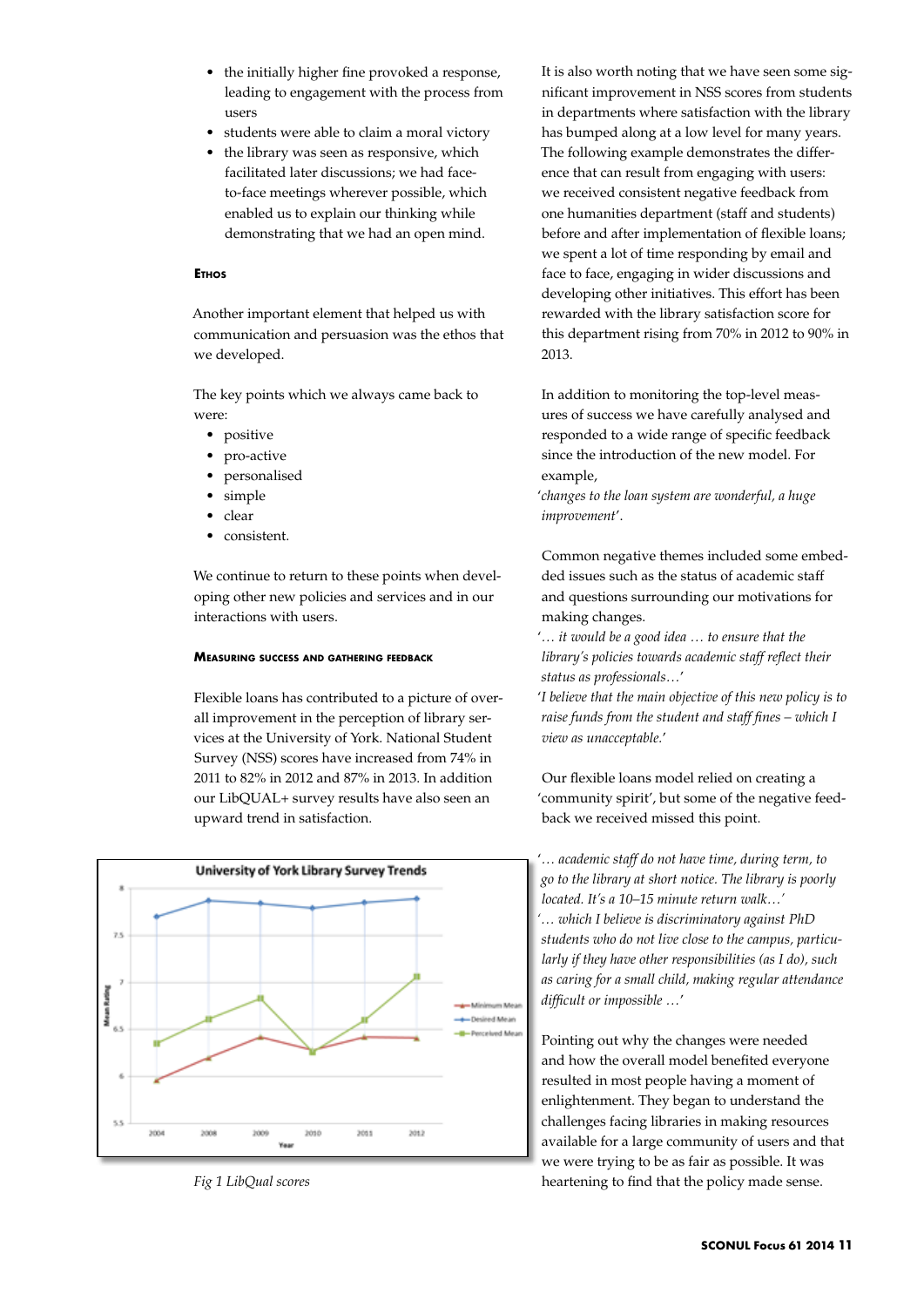*'I'd like to compliment you and all the library staff for the job you're doing as the system has worked very well for my module. I've been through the feedback forms and have asked within class and can report that no one has commented on problems accessing materials, so many thanks'*

## **Metrics**

Detailed circulation metrics formed an important element of the work on flexible loans. Our primary aim was for our metrics to tell us stories and add to the feedback picture of how things were working for our users. The key metrics that indicate the impact of our model are as follows:

Our fines income proves we have enabled a dramatic decrease in the amount of fines being paid by our users since the introduction of flexible loans in October 2012.



*Fig 2 Fines paid* 

has not led to empty library shelves, and we've  $14%$ 12% 10%  $040$  $= 2011 - 2012$ 2012 - 2013 6% 4% 28 Nov **Dec** Ian Feb March May Jun Apr

Percentage of stock on loan has proved that allowing users to borrow books for as long as they want seen only a slight increase in the amount of stock out on loan at any one time. We do not see any trends that are a cause for concern.

Critically, the £2 a day fine on requested items (reduced from the proposed £5 in response to user feedback) appears to be working as an incentive for users to return items on time. Users are placing an average of 152 requests per day and 80% of those items are returned on time. The most common overdue period for the remaining 20% is only one day.

#### **Lessons learned**

Working on flexible loans has engaged and energised staff in all sections across the library; we have developed a different way of working together and learned that we can be radical! There is no doubt that it was also hard work and challenging; there are no similar loan models out there

> to refer to and no colleagues on hand to offer advice. However, everyone involved learned new things as the project progressed and many of the project group gained confidence from taking part in the decision-making process.

The engagement with users embedded in our approach has built relationships both internal and external to the department. The opportunity for users to come on board, helping to refine the model, problem solve, guide and

criticise us has been very welcome on both sides and our approach has provided inspiration for a new way of working which is now permeating all our activity.

*Fig 3 Level of loans*